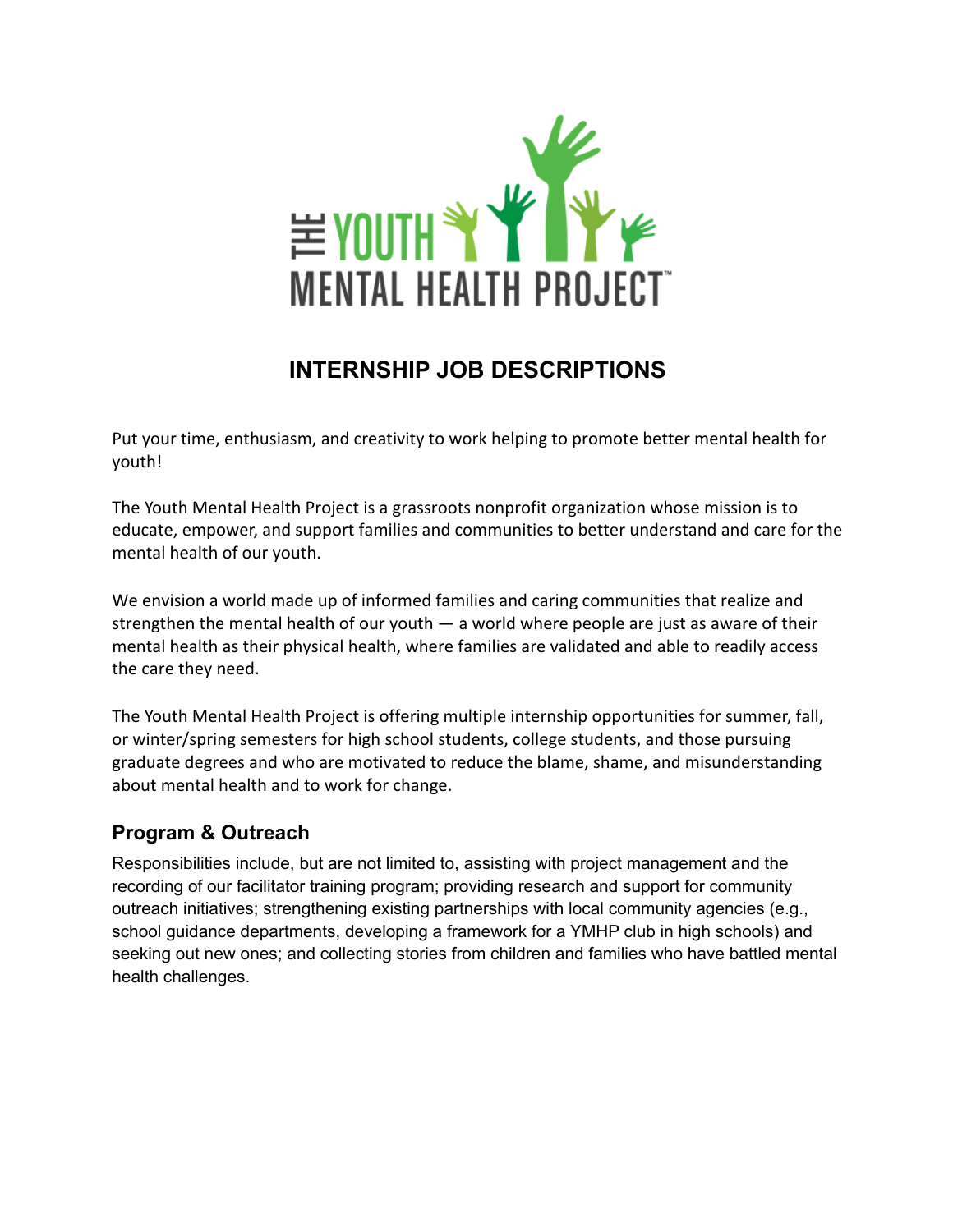#### **Communications & Engagement**

Responsibilities include, but are not limited to, supporting staff with social media, e-mails, marketing of events and programs, newsletters, flyers, etc); developing innovative ways to expand our social media follower base; and creating focused awareness campaigns as directed by supervisors.

#### **Fundraising/Development**

Responsibilities include, but are not limited to, assisting with fundraising initiatives; assisting with partnership development, help research grant and foundation funding sources and help develop materials needed for grant applications.

#### **Research, Statistics, and Content**

Assist with monthly webinars (determining best topics, booking webinar hosts and panelists, creating social media and email content and recordings, etc); developing resources about mental health for our website, social media and youth programing, assist with youth content and resources on our website. Work on youth programming. Metrics and Measures analysis.

#### **QUALIFICATIONS:**

- Professional, motivated, creative, energetic, self-starter
- Excellent communication skills
- Strong writing, grammar and proofreading skills
- Desire to make a positive impact on the mental health community
- Ability to work independently with indirect supervision in a busy environment
- Strong knowledge of social media
- Basic knowledge of Microsoft Office
- Organized, flexible, and patient

Candidates must have their own computer/laptop and appropriate related software/hardware.

Days and hours are flexible, but an ideal candidate would work 10 to 15 hours per week; schedule is negotiable. All work can be done from home. Minimum of one full semester commitment requested. Position is unpaid.

To apply for this position, please submit your application and send your resume with a cover letter, including which internship focus area(s) is of interest, names and contact information for three professional references to Lisa Unger [lisa.unger@ymhproject.org](mailto:lisa.unger@ymhproject.org). If you have questions, please feel free to contact Lisa at 914-584-8279.